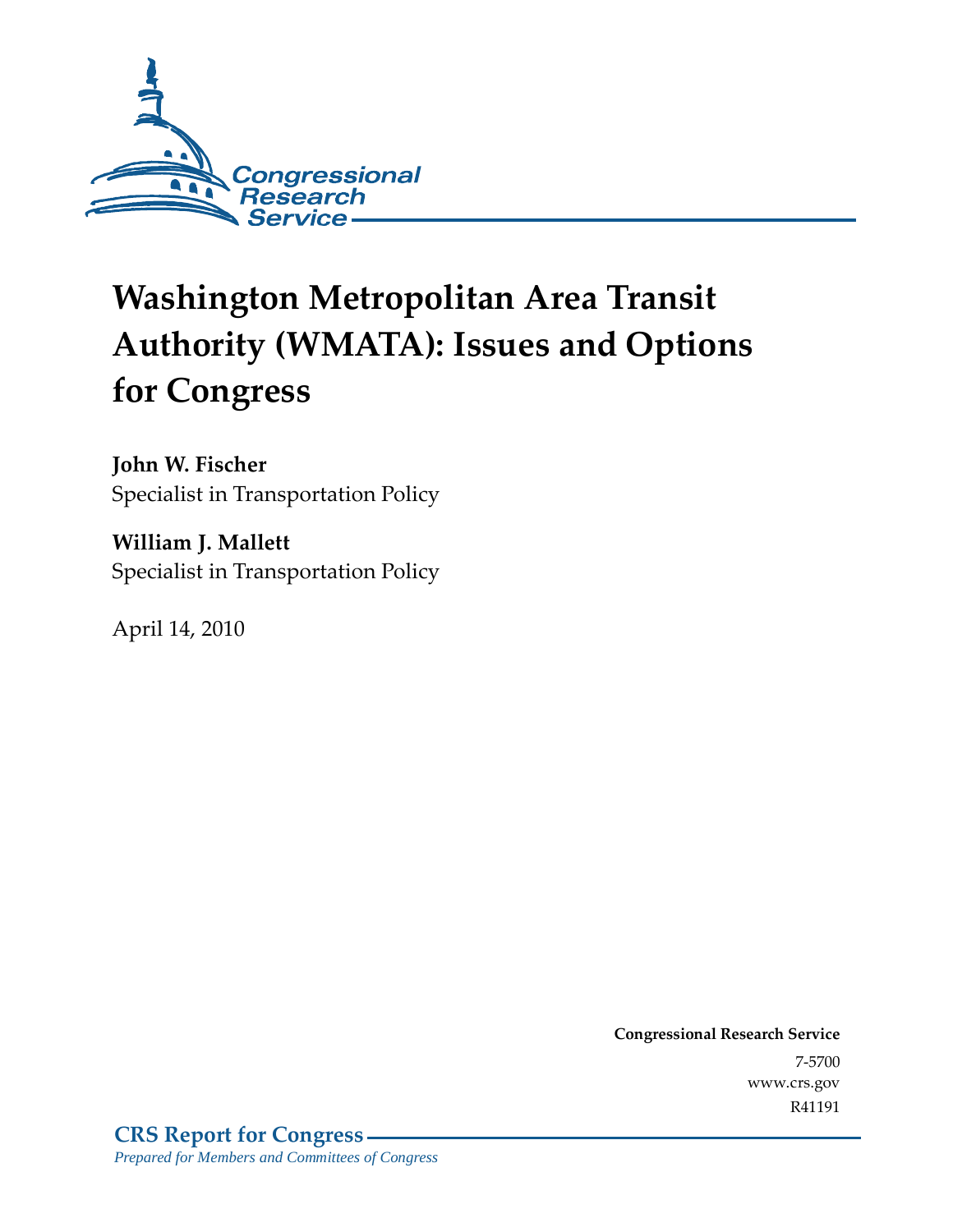### **Summary**

A decade ago the Washington Metropolitan Area Transit Authority (WMATA, frequently referred to as Metro), especially its Metrorail system, was viewed by many as the model U.S. metropolitan transit operation. In 2010, the view is changed. The fatal accidents of 2009, other safety problems, ongoing service interruptions, funding problems, and a perceived lack of management direction have caused many in the region and in Congress to believe that substantive changes are needed in its funding, structure, and operations. Although WMATA is a regional body, Congress played an instrumental role in its creation, and continues to play an ongoing role in the financing of the system. This report provides background information about the system, describes the major issues WMATA currently faces, and discusses possible approaches for addressing these issues.

WMATA's funding, management, and safety are the three main issues that are likely to be of most interest to Congress. Funding is a perennial problem for WMATA, as it is for most public transit agencies, because it is heavily reliant on government support to cover both capital and operating costs. Transit advocates argue that the federal government ought to substantially increase the resources it devotes to supporting buses and trains. But a general increase in federal transit funding is unlikely to make a great difference to WMATA, so many argue for special federal funding. Congress has already authorized \$150 million per year over a 10-year period for WMATA, but Congress might decide to revisit this decision in light of its current problems. Other approaches might be to pursue ways to encourage WMATA to boost revenues from fares and other revenues, to encourage the jurisdictions to fund the expenses of paratransit from sources other than transportation system revenues, or to encourage states and localities to inject more competition into the provision of transit service.

WMATA's management structure, in particular its Board, is not based on a private sector corporation model, but is probably best viewed as following a public utility model. In this public utility framework, the general manager is heavily constrained by the Board in his/her ability to make crucial decisions on what would otherwise be viewed as normal business activities in a private sector transportation firm—for example, fare setting, route selection, and frequency of service determinations. Some are concerned that WMATA's Board lacks the subject expertise and political independence necessary to evaluate operational decisions in the context of what is the best decision from a transit operating perspective (e.g., maximizing productivity) as opposed to the political perspective (e.g., the popularity of a fare increase). Congress, therefore, might choose to take a serious look at WMATA's governance structure.

A number of recent incidents resulting in deaths, injuries, and property damage have raised public concern about the safety of WMATA's operations. Ultimately, safety is the responsibility of WMATA, and federal regulation of transit safety is largely prohibited by law. However, federal law requires states with rail systems, other than commuter rail systems already regulated by the Federal Railroad Administration (FRA), to establish a safety oversight program, and establish an organization to oversee safety of rail transit systems. Metrorail is overseen by the Tri-State Oversight Committee (TOC). A federal review of WMATA and its oversight reported severe problems with the TOC, including a lack of resources, and that WMATA's Safety Department is in disarray. Other reports have come to similar conclusions. One option for Congress to improve public transit safety might be to provide funding for State Safety Oversight (SSO) organizations, including funds for training. Another option might be to provide the Federal Transit Administration (FTA) with much stronger regulatory authority, as the Department of Transportation (DOT) has proposed in draft legislation.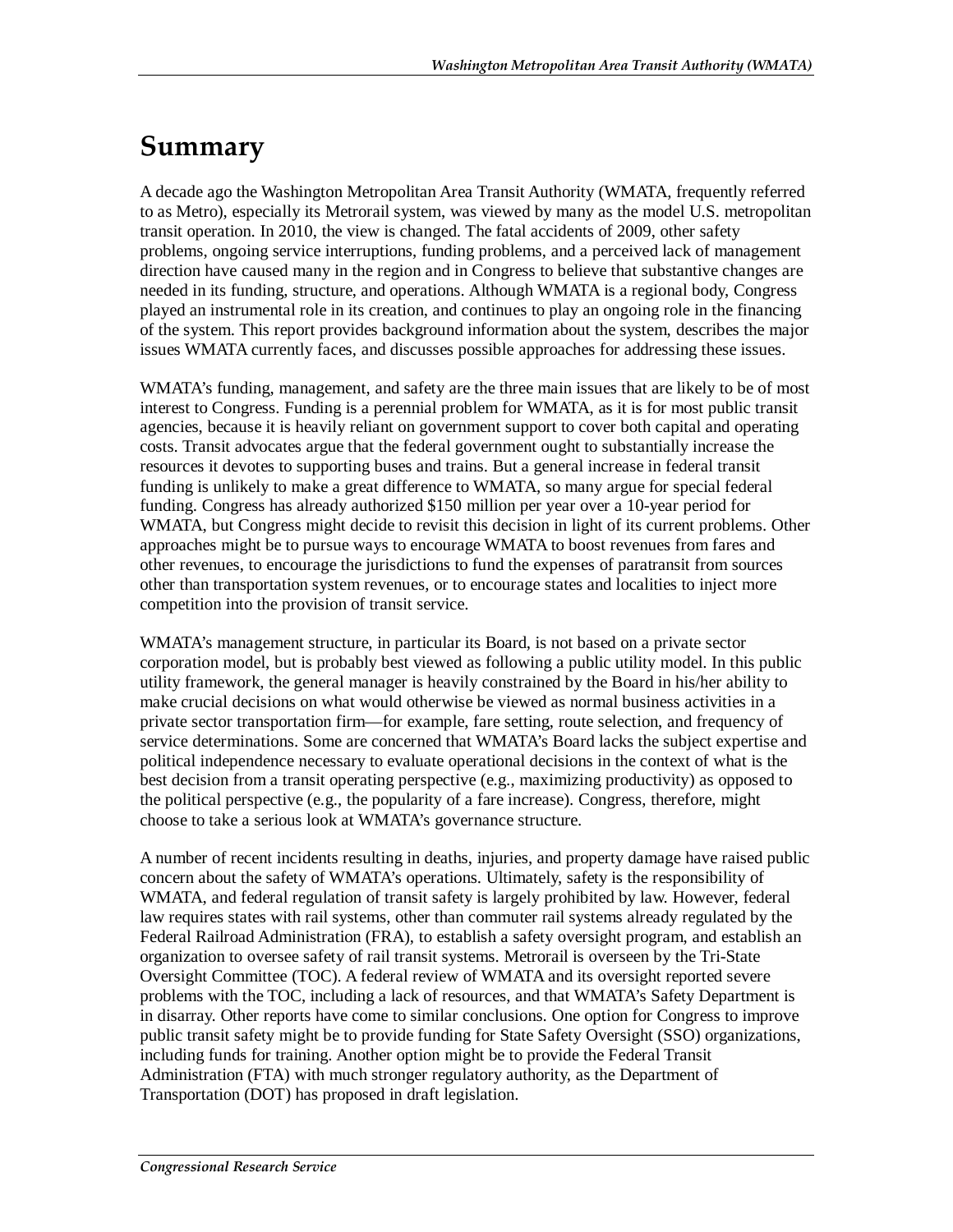## Contents

#### Contacts

|--|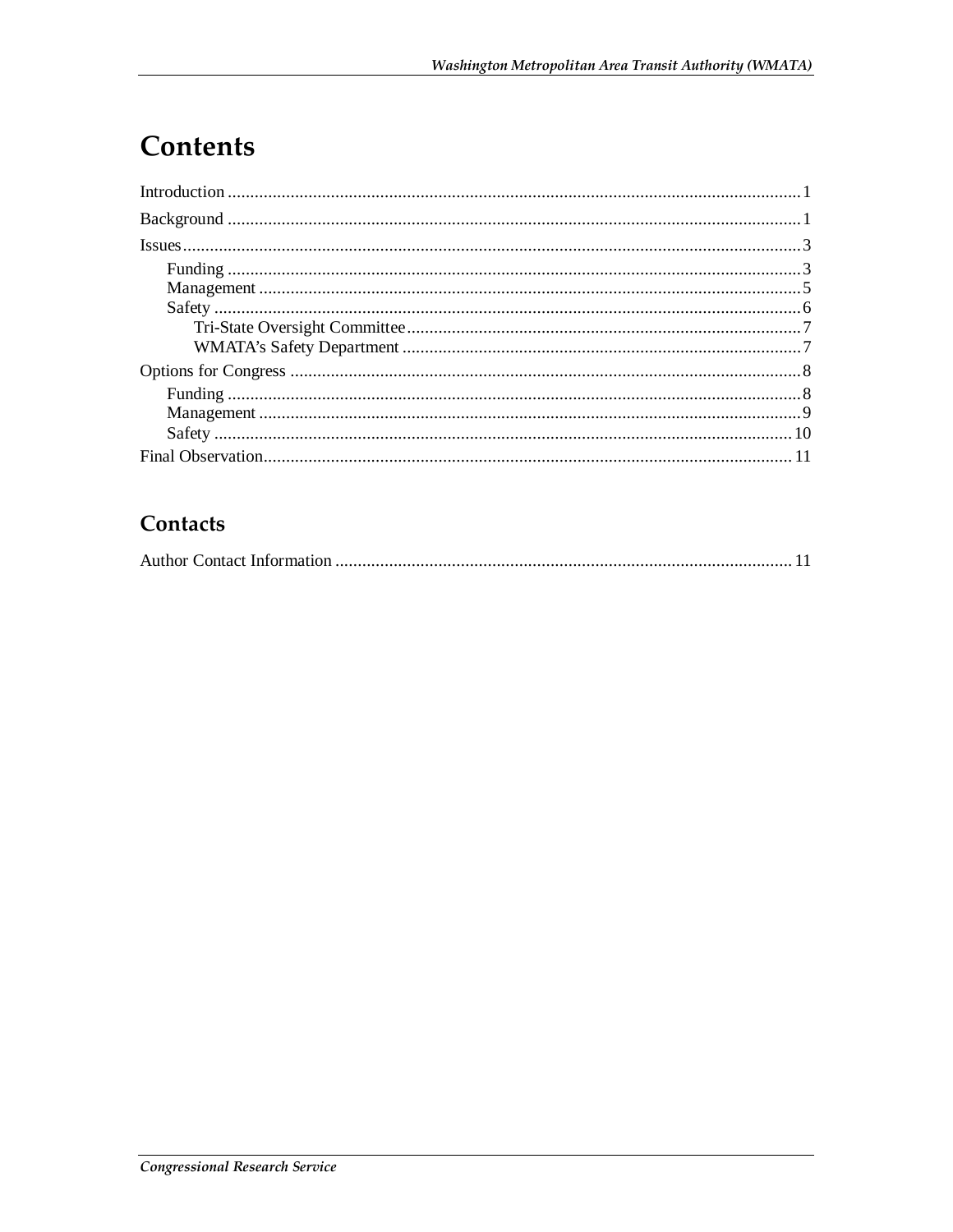### **Introduction**

Slightly less than a decade ago the Washington Metro system was viewed by many as "magnificent" and successful.<sup>1</sup> For some observers of the time, the Washington Metropolitan Area Transit Authority (WMATA, frequently referred to as Metro), especially its Metrorail system, was the model U.S. metropolitan transit operation. In 2010, the view is changed. The fatal accidents of 2009, the discovery of additional safety problems (both actual failures and systematic cultural issues), ongoing service interruptions, system-wide funding problems, and a perceived lack of management direction have caused many in the region and in Congress to believe that substantive changes are needed in the funding, structure, and operations of WMATA.

Although WMATA is a regional body, Congress played an instrumental role in its creation, and continues to play an ongoing role in the financing of the system. It is not a stretch to say that Metro, especially Metrorail, would not exist but for the extensive funding and support that Congress has provided to the system over the last 40-some years and continues to provide. This report provides background information about the system, describes the major issues WMATA currently faces, and discusses possible approaches for addressing these issues.

### **Background**

WMATA was created in 1967 by interstate compact involving Maryland, Virginia, and the District of Columbia, together with the consent of Congress provided in the Washington Metropolitan Area Transit Authority Compact (P.L. 89-774). The compact, originally created for the planning, financing, building, and operation of a transit rail system in the Washington area, has been amended several times through the years for a number of reasons. Most recently, it was amended so that WMATA could become eligible to receive federal grants authorized by the Passenger Rail Investment and Improvement Act of 2008 (P.L. 110-432). The main changes to the compact were the addition of two federal representatives to the Board of Directors and the creation of an Office of the Inspector General (P.L. 111-62). Among its many elements, the compact prescribes the operational area for WMATA to include the District of Columbia, the Maryland counties of Montgomery and Prince George's, the Virginia counties of Arlington, Fairfax, and Loudoun, and the Virginia cities of Alexandria, Falls Church, and Fairfax. WMATA currently provides transit service in all of these jurisdictions except Loudoun County.

WMATA provides three types of transit service: heavy rail/subway (known as Metrorail), bus (known as Metrobus), and paratransit (known as MetroAccess). Metrorail is the largest element of the WMATA system, accounting for about two-thirds of its passenger trips. Average weekday unlinked passenger trips number about  $935,000$ .<sup>2</sup> Between 1999 and 2008, ridership increased by 35%.<sup>3</sup> WMATA began building the Metrorail system in 1969, and opened its first stations to

 $\frac{1}{1}$ <sup>1</sup> See, for example, William L. Middleton, "Washington's Magnificent Metro," Railway Age, September 2001, p. 67.

<sup>&</sup>lt;sup>2</sup> American Public Transportation Association (APTA), "Public Transportation Ridership Report, Fourth Quarter 2009," March 2, 2010, http://www.apta.com/resources/statistics/Documents/Ridership/2009\_q4\_ridership\_APTA.pdf. According to APTA an unlinked trip is defined as "a trip on one transit vehicle regardless of the type of fare paid or transfer presented. A person riding only one vehicle from origin to destination takes ONE unlinked passenger trip; a person who transfers to a second vehicle takes TWO unlinked passenger trips."

<sup>&</sup>lt;sup>3</sup> U.S. Department of Transportation, Federal Transit Administration (FTA), National Transit Database.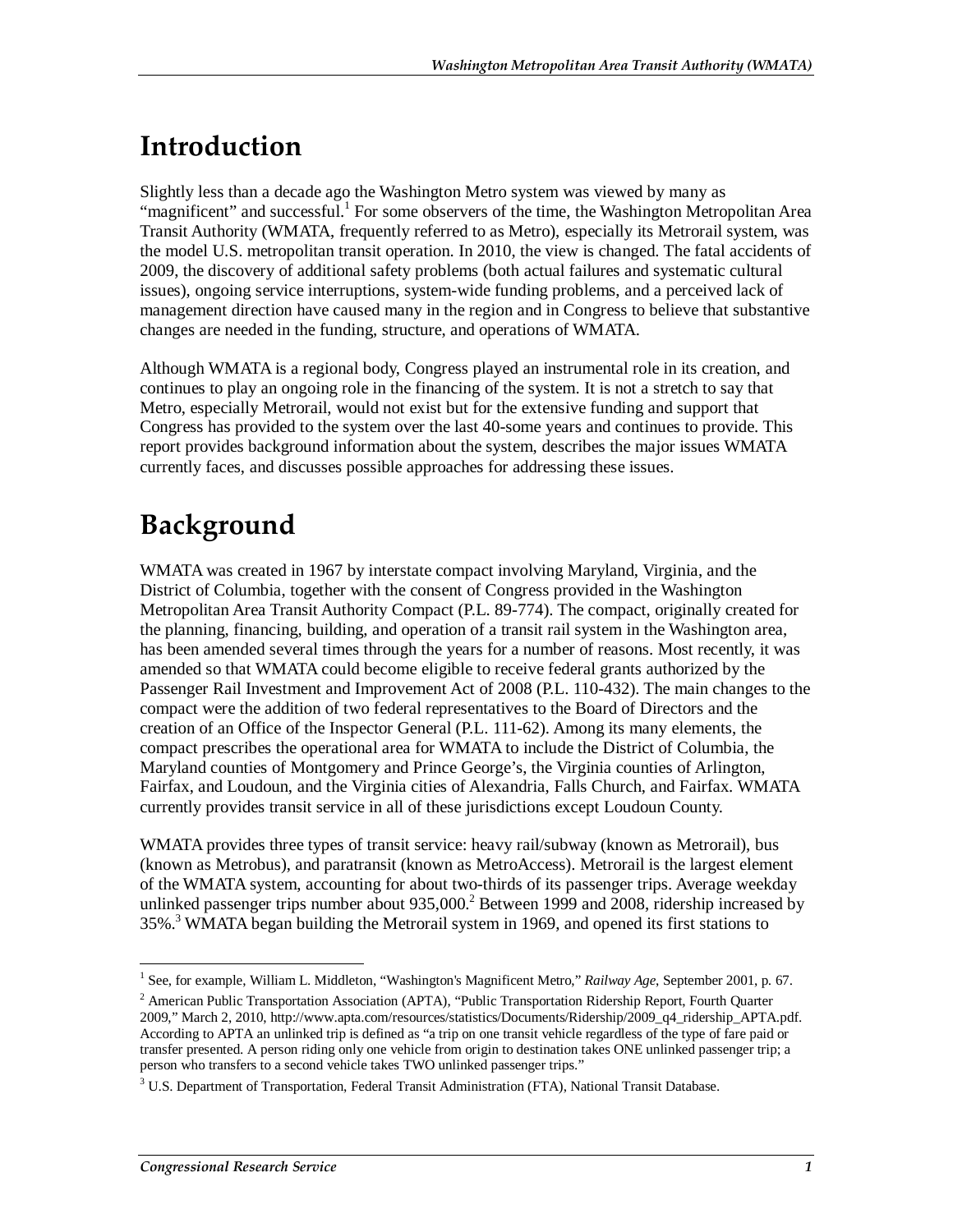passenger service in 1976. The originally planned 103-mile, 83-station system was completed in 2001. A 3-mile extension to Largo Town Center (Maryland) on the Blue Line with two new stations and a new station on the Red Line were completed in 2004, so that the system currently extends 106 miles with 86 stations. Work has begun on the first phase of a two-phase, 23-mile extension of the system to Dulles International Airport and a terminal station in Loudoun County, Virginia. When completed, the two-phase extension will include 11 new stations. Whereas all of the 106-mile system was constructed by WMATA, the new Silver Line is being constructed by the Washington Metropolitan Airports Authority (WMAA, the operator of Reagan National and Dulles International airports). When operating segments are completed they, along with the existing system, will be operated and maintained by WMATA. The first phase, to Reston, VA, is scheduled to open in 2013.

Metrobus provides most of the rest of WMATA's passenger trips, accounting for about one-third of overall trips. Average weekday unlinked trips number about 408,000.<sup>4</sup> Between 1999 and 2008, ridership declined by about  $5\%$ .<sup>5</sup> WMATA created the Metrobus system in 1973, when it was forced to take over four failing privately owned bus companies then providing most of the transit service in the metropolitan region. Today, WMATA operates regional bus services with costs allocated among the jurisdictions and locally sponsored bus operations with costs charged directly to the relevant jurisdiction. In some cases, local jurisdictions have decided to set up their own local bus service.<sup>6</sup> For example, Arlington County provides bus service and paratransit under the name Arlington Transit (ART). WMATA owns and operates about 1,500 buses on approximately 350 routes.<sup>7</sup>

Paratransit service provided by Metro, known as MetroAccess, began in 1994. Door-to-door service is provided for people who cannot use regular transit service, as required by the Americans with Disabilities Act of 1990 (P.L. 101-336). Less than 1% of all WMATA passenger trips are provided by MetroAccess. WMATA owns about 450 vehicles to provide service, but contracts with a private company to operate the service. The private operator has another roughly 40 vehicles, and also contracts with taxi companies to provide rides.<sup>8</sup> Between 1999 and 2008, MetroAccess ridership increased eight-fold from 210,000 trips to 1.7 million annually.<sup>9</sup> The growth in ridership has become an important issue because MetroAccess trips are expensive to provide and generate little in passenger revenue. In its proposed FY2011 budget, WMATA estimates operating costs of about \$38 per MetroAccess trip, of which fares cover only 5% of those costs.<sup>10</sup>

WMATA is the largest but not the sole provider of public transit service in the Washington, DC, metropolitan area. Two other agencies, the Maryland Transit Administration (MTA) and Virginia

 4 APTA, Ridership Report.

<sup>&</sup>lt;sup>5</sup> FTA, National Transit Database.

<sup>6</sup> Panel on the Analysis of and Potential for Alternate Dedicated Revenue Sources for WMATA, *Report of the Metro Funding Panel,* Washington, DC, January 6, 2005, p. 17, http://www.mwcog.org/uploads/committee-documents/ pVxfXFs20050106084602.pdf.

<sup>7</sup> Washington Area Metropolitan Transit Authority, *Proposed Fiscal 2011 Annual Budget*, February 2, 2010, pp. 18-19, http://www.wmata.com/about\_metro/docs/FY2011\_Proposed\_Budget.pdf.

<sup>&</sup>lt;sup>8</sup> National Capital Region Transportation Planning Board, Metropolitan Washington Council of Governments, *Independent Review of the Washington Metropolitan Area Transit Authority's (WMATA) MetroAccess Service: Final Report*, November 25, 2008, http://www.mwcog.org/uploads/committee-documents/bl5dWV5Z20081201124410.pdf. 9

<sup>&</sup>lt;sup>9</sup> FTA, National Transit Database.

<sup>10</sup> Washington Area Metropolitan Transit Authority, *Proposed Fiscal 2011 Annual Budget*, pp*.* 33, 40.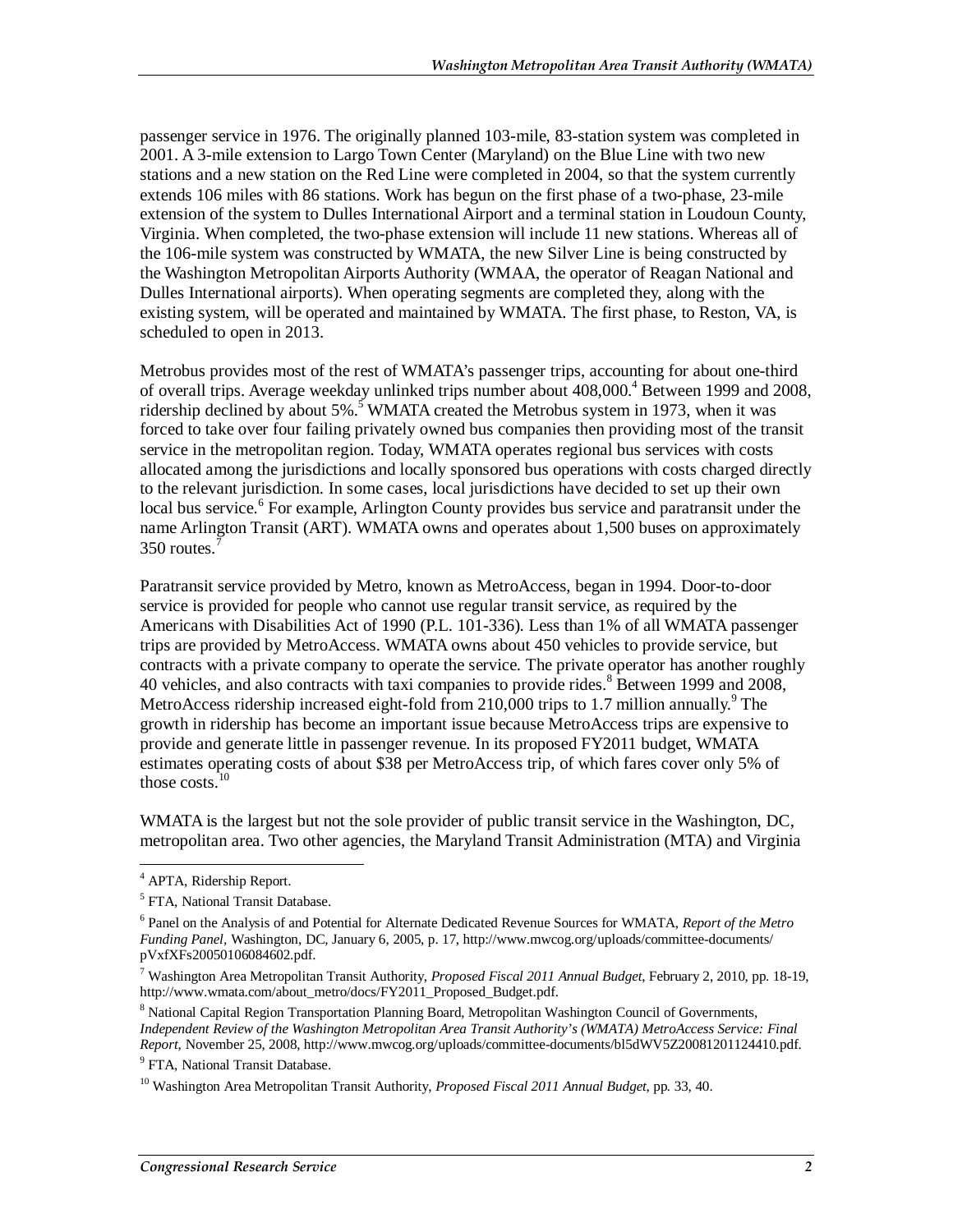Railway Express (VRE), provide commuter rail, a type of transit not provided by WMATA. Moreover, as noted above, many jurisdictions have established their own local bus services to supplement WMATA's bus and rail service. According to data published by the American Public Transportation Association (APTA), WMATA accounted for about 88% of public transit trips in the Washington region in  $2007$ .<sup>11</sup>

In terms of ridership, WMATA is the fourth-largest transit agency in the nation. Its rail system ranks second behind only New York, and its bus system is sixth-largest. Although WMATA has many unique problems operating in a multistate and multijurisdictional setting that includes the nation's capital, many of the same issues being faced by WMATA can be identified at transit operations throughout the United States.

### **Issues**

#### **Funding**

WMATA has faced budgetary challenges through its history, in part because of its reliance on government support for a large share of its funding. WMATA, like all public transit agencies, is funded by a combination of farebox revenues and other revenues, such as parking fees, and government support from federal, state, and local sources.<sup>12</sup> Of all funds expended by WMATA in FY2008, about 40% were from fares and other revenues; 33% were from local government; 15% were from state government; and 12% were from the federal government.<sup>13</sup> In FY2008, operating and capital expenditures were 73% and 27% of the total, respectively. Most federal funds go toward capital expenses. In WMATA's case, federal funds applied to capital expenditures were \$225 million in FY2008, accounting for about 42% of all capital expenditures. With another \$18 million of federal funds going to operating expenditures, federal assistance in FY2008 totaled about \$243 million.

Budget challenges have been heightened recently by the economic downturn that has reduced ridership, and thus farebox revenue, and other revenue such as advertising. WMATA's financial position has also been damaged by, among other things, the June 2009 crash on the Red Line that will likely increase its liability insurance costs, and increasing health care insurance premiums for its employees. In these circumstances, WMATA believes that without a change in fares or government support it faces a \$189.2 million gap in its operating budget for FY2011 of \$1,489 million.<sup>14</sup> WMATA has proposed several options for dealing with this budget gap that combine various mixes of fare increases, service cuts, and increased government support. On the capital side, WMATA believes it has about \$11 billion worth of capital needs over the next 10 years, or \$1.1 billion per year, whereas its capital budget for  $FY2011$  is \$721.3 million.<sup>15</sup>

<sup>-</sup><sup>11</sup> American Public Transportation Association (APTA), Public Transportation Fact Book, 2009 (Washington, DC, April 2009, tables 3 and 4, http://www.apta.com/gap/policyresearch/Documents/APTA\_2009\_Fact\_Book.pdf.

<sup>12</sup> For more information, see CRS Report RL34183, *Public Transit Program Funding Issues in Surface Transportation Reauthorization*, by William J. Mallett.

<sup>&</sup>lt;sup>13</sup> FTA, National Transit Database.

<sup>14</sup> WMATA, *Proposed Fiscal 2011 Annual Budget*

 $15$  Ibid.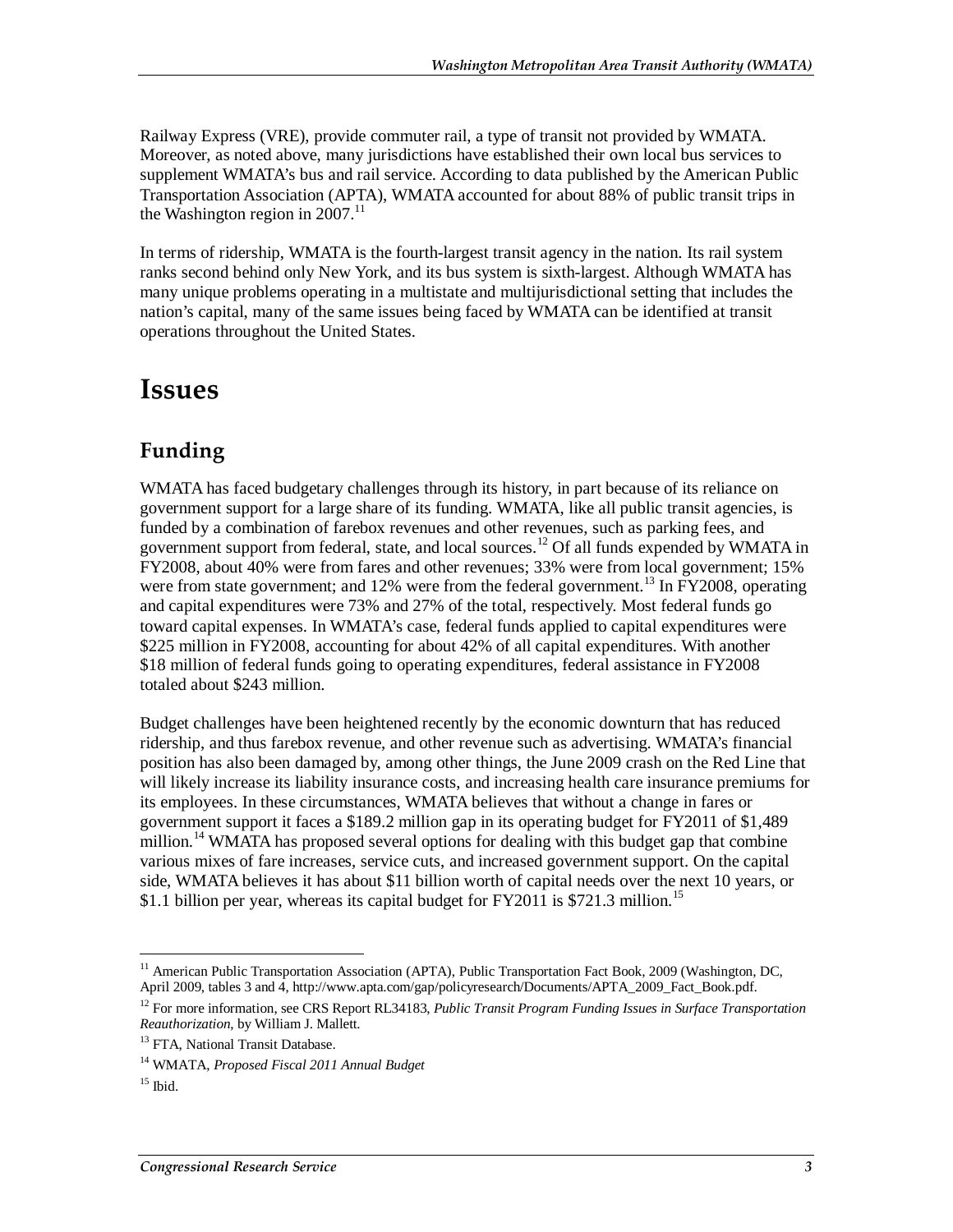Many attribute WMATA's troubles to the fact that unlike most other major transit agencies it has not, for most of its history, received much state and local government funding from dedicated sources.<sup>16</sup> A dedicated revenue source, according to the Federal Transit Administration (FTA), is "any funds raised specifically for transit purposes and which are dedicated at their source, rather than through an appropriation of general funds."17 Thus, WMATA has been largely reliant on state and local government annual appropriations. Many contend that this has constrained funding, made it more uncertain, and, therefore, made it difficult to do long-term planning.<sup>18</sup> A lack of dedicated funding may also damage a transit agency's credit rating and thus increase the cost of borrowing. To encourage Maryland, Virginia, and the District of Columbia to provide WMATA with dedicated funding, Congress enacted Title VI of the Passenger Rail Investment and Improvement Act of 2008 (P.L. 110-432), which authorizes \$1.5 billion of federal funds over 10 years if the states and the District match this money with dedicated funding. To take advantage of this opportunity, the jurisdictions amended the compact and Congress granted its consent (P.L. 111-62). The first \$150 million of federal money was appropriated in the Consolidated Appropriations Act, 2010 (P.L. 111-117). In unrelated legislation, WMATA also received \$201.8 million from the American Recovery and Reinvestment Act of 2009 (ARRA; P.L. 111-5).

The most direct source of "dedicated" funding is, of course, the money that transit agencies generate from fares and other operating (e.g., parking) and non-operating sources (e.g., real estate agreements). WMATA does comparatively well in recovering a portion of its operating costs. In FY2009, cost recovery was 56% overall, with rail service recovering 79%, bus service 31%, and paratransit just 5%.<sup>19</sup> Moreover, since 1990, operating cost recovery for rail and bus service has been relatively stable, between 70% and 80% for the former, and between 30% and 40% for the latter.<sup>20</sup> However, government subsidies have grown substantially, according to the summary of a non-public report commissioned by WMATA's governing Board.<sup>21</sup> According to the summary, between FY2000 and FY2009, the amount of subsidy for MetroAccess has increased 321%, while the subsidies for bus and rail service have increased 89% and 12%, respectively. Consequently, it appears that the report recommends the agency pay close attention to cost recovery, targeting 80% in its rail system and 35% in its bus system. Not surprisingly, the report also recommends that WMATA needs to control the growth in expenditures for paratransit service.

<sup>-</sup><sup>16</sup> See, for example, Robert Puentes, *Washington's Metro: Deficits by Design*, Brookings Institution, Brookings Institution Series on Transportation Reform, Washington, DC, June 2004, http://www.brookings.edu/~/media/Files/rc/ reports/2004/06metropolitanpolicy\_puentes/20040603\_puentes.pdf.

<sup>&</sup>lt;sup>17</sup> FTA, National Transit Database, "NTD Glossary," http://www.ntdprogram.gov/ntdprogram/Glossary.htm#D.

<sup>18</sup> See, for example, U.S. Government Accountability Office, *Issues Related to Providing Dedicated Funding for the Washington Metropolitan Area Transit Authority*, GAO-06-516, May 2006, http://www.gao.gov/new.items/ d06516.pdf.

<sup>19</sup> WMATA, *Proposed Fiscal 2011 Annual Budget*. The recovery of operating costs through farebox receipts and business revenues tends to be higher in rail transit because rail riders are typically more willing to pay for what they perceive to be a higher level of service. Moreover, rail transit tends to have higher capital costs relative to operating costs compared with bus transit.

<sup>&</sup>lt;sup>20</sup> Panel on the Analysis of and Potential for Alternate Dedicated Revenue Sources for WMATA, Documents: Blue Ribbon Questions, November 30, 2004, http://www.mwcog.org/committee/committee/documents.asp? COMMITTEE\_ID=177.

<sup>21</sup> Washington Area Metropolitan Transit Authority, *Transit Expert Conducts Assessment of Metro*, March 11, 2010, http://www.wmata.com/about\_metro/news/PressReleaseDetail.cfm?ReleaseID=4361.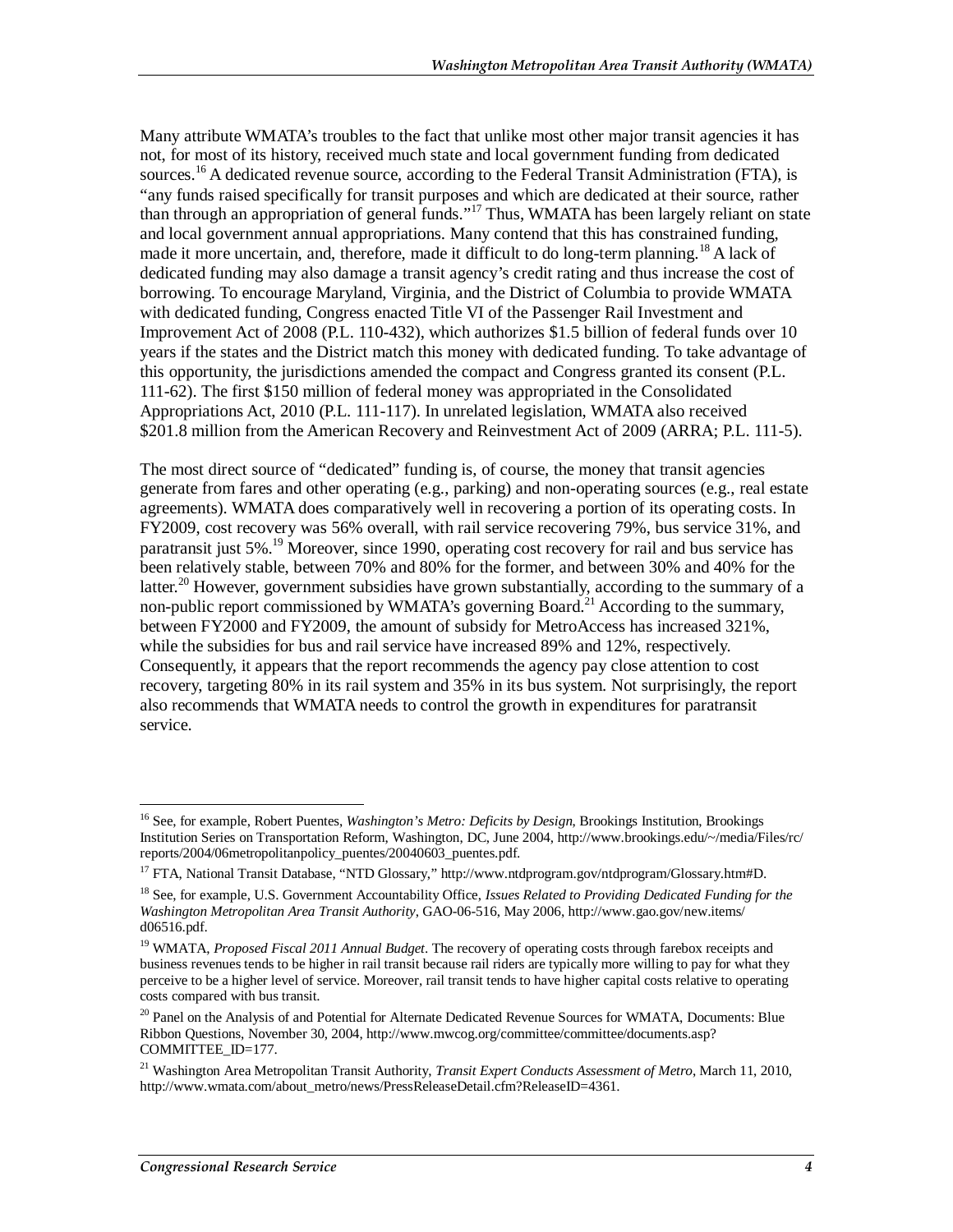#### **Management**

The WMATA compact created a regional body charged almost exclusively with the goal of building and operating the Metrorail system. It has no taxing powers, has limited regional transportation planning powers, and at first it was not responsible for most of the transit services being provided in the Washington metropolitan area. The compact was designed to create a Board of Directors to oversee the Metrorail construction process and to create an operating agency for the rail system. The Board largely reflected the political concessions needed to reach agreement on moving Metrorail construction forward.22 Although the compact has been amended to incorporate Metrobus and operating environment changes, the governance structure of the Board was not changed. As constituted until 2009, the Board had six members: two appointed by the District of Columbia's City Council, two appointed by Maryland's Washington Suburban Transit Commission, and two by the Northern Virginia Transportation Commission. The Board selects its own chairman and vice-chairman from among its membership and usually rotates these positions annually. Board members are not paid, but are reimbursed for expenses. Members serve at the pleasure of each appointing body and are not required to have any special expertise in transit and/or transportation, or to have legal, financial, engineering, or business expertise.

In 2009, the WMATA compact was amended to comply with the provisions of the Passenger Rail Investment and Improvement Act of 2008 (P.L. 111-62). This amendment required expansion of the Board to eight members, two of whom now represent the federal interest in the system and are appointed by the administrator of the General Services Administration. For the first time a Board member is required to meet a specific requirement prior to appointment by the administrator, namely that he/she is a regular user of either Metrorail or Metrobus (or both).

Perhaps the most important single duty of the Board is to appoint the system's general manager (GM). The Board also has the power to appoint several other officers, such as the treasurer and, as a result of the 2009 compact amendments, an inspector general. The GM has broad responsibilities for the organization and operation of WMATA, and oversees most of its day-today activities. Nonetheless, the Board retains final approval authority over most of the important decisions put forward by management. Bus route changes, capital project spending (e.g., new bus and railcar purchases), and—most importantly—fare increases must be approved by the Board. And in many cases these proposed changes require extensive public hearings before the Board will consider them.

WMATA's structure, in particular its Board, is not based on a private sector corporation model. Rather, it is probably best viewed as following a public utility model. This is not unique to WMATA. Most U.S. transit properties operate on some sort of public utility model. The differences, however, are that most other transit properties are not subject to the same level of interstate and multijurisdictional oversight and, as was pointed out earlier, many other systems have dedicated sources of funding besides fares and other business revenues.

In this public utility framework, the GM appears to have significant power in some areas, but limited power in others. The GM can make a lot of day-to-day decisions, but his/her ability to make crucial decisions on what would otherwise be viewed as normal business activities in a

-

<sup>22</sup> Zachary M. Schrag, *The Great Society Subway: A History of the Washington Metro* (Baltimore: Johns Hopkins University Press, 2006), pp. 101-103.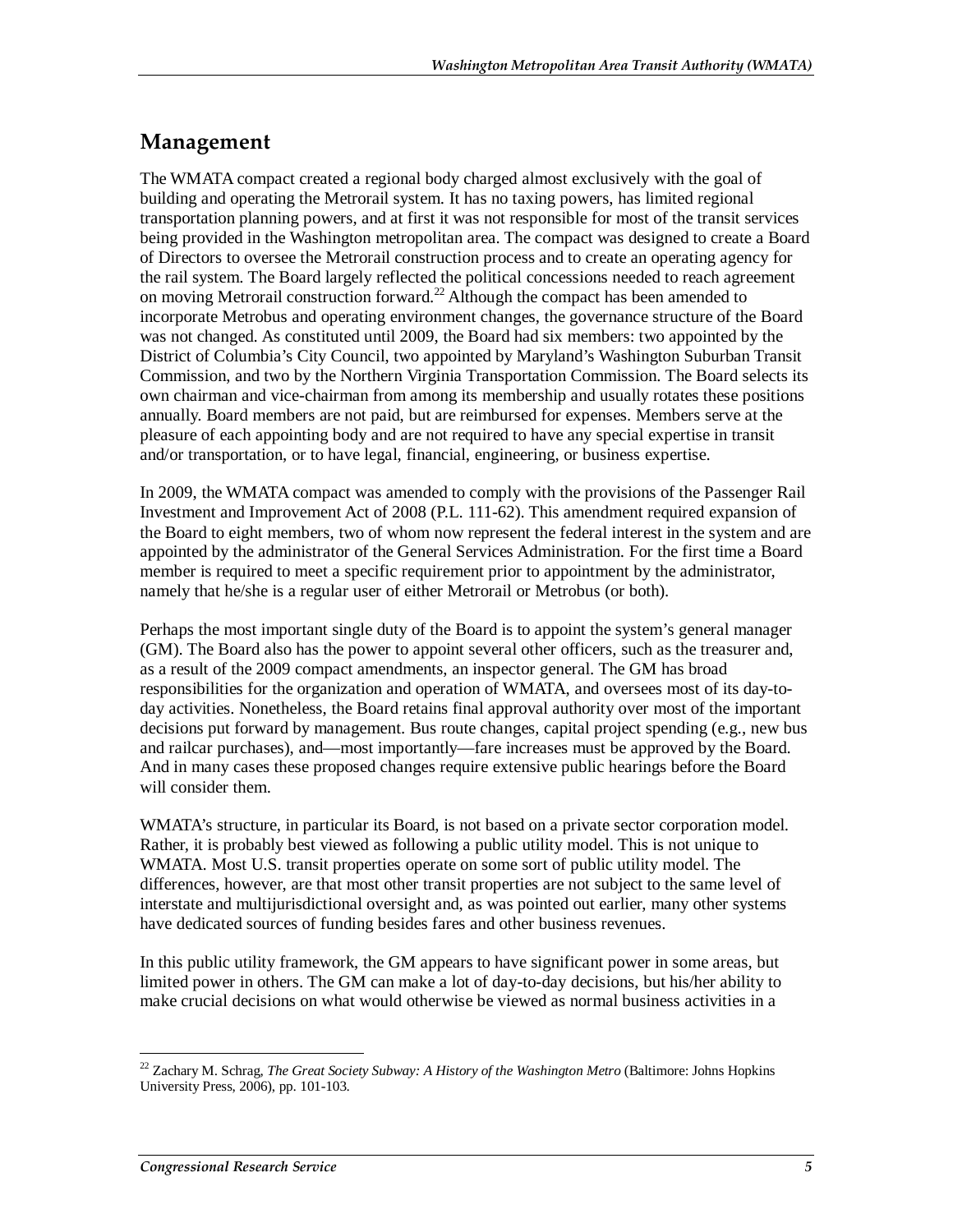private sector transportation firm—for example, fare setting, route selection, and frequency of service determinations—is instead subject to Board action.

Historically, the GM position has been a flashpoint for controversy. In the 43 years that the GM position has existed there have been 13 GMs, five of whom served in either an acting or interim capacity. The longest tenure of any GM was not quite nine and a half years (Richard White). One other GM served nine years (Jackson Graham). A third GM served just over six and a half years. None of the other 10 individuals holding the position lasted more than four years. The most recent GM resigned in March 2010, at least in part as a result of the controversy surrounding the safety problems experienced by the system over the last year. The GM position has not been characterized by long-term stability, which could be construed by some as a potential management issue. Similarly, the constant rotation of the Board chairmanship has been viewed as a source of management instability. Most recently, former GM David Gunn, in his March 2010 review of WMATA's current situation, called for the Board chairmanship to be a multi-year position.<sup>23</sup>

During the past year's safety investigation it has been routinely pointed out that WMATA's attention to safety has been diminished at least in part by management failures throughout the organization. David Gunn's recent review pointed to similar management problems in other parts of WMATA's operations.

#### **Safety**

A number of recent incidents resulting in deaths, injuries, and significant property damage have raised serious concerns about the safety of WMATA's operations, particularly the safety of its rail service. The most serious incident was a crash involving two Red Line trains on June 22, 2009, killing nine and injuring 76. These incidents have also raised questions about the federal role in transit safety. $^{24}$ 

Ultimately, safety is the responsibility of the local transit authority, in this case WMATA. Federal regulation of transit safety is largely prohibited by law. As stated in 49 USC §5334(b)(1), "except for purposes of national defense or in the event of a national or regional emergency, the Secretary may not regulate the operation, routes, or schedules of a public transportation system for which a grant is made under this chapter." However, federal law requires states with rail systems, other than commuter rail systems already regulated by the Federal Railroad Administration (FRA), to establish a safety oversight program (49 USC §5330). This safety oversight program is administered by FTA, which has established the State Safety Oversight (SSO) rule (49 CFR Part 659). Under the safety oversight program, a state must establish an organization to oversee safety of rail transit systems, and transit agencies are required to comply with the recommendations of the oversight agency (49 USC  $\S 5330(c)(2)(C)$ ). Metrorail is overseen by the Tri-State Oversight Committee (TOC).

Despite this requirement, the enforcement of safety oversight by FTA and State Safety Oversight organizations is considered by many to be very weak. The State Safety Oversight program law and SSO rule provide no enforcement power to State Safety Oversight agencies and only allow

<sup>-</sup><sup>23</sup> WMATA, http://www.wmata.com/about\_metro/news/PressReleaseDetail.cfm?ReleaseID=4361.

<sup>24</sup> See, for example, CRS Report R40688, *The Federal Role in Rail Transit Safety*, by David Randall Peterman and William J. Mallett.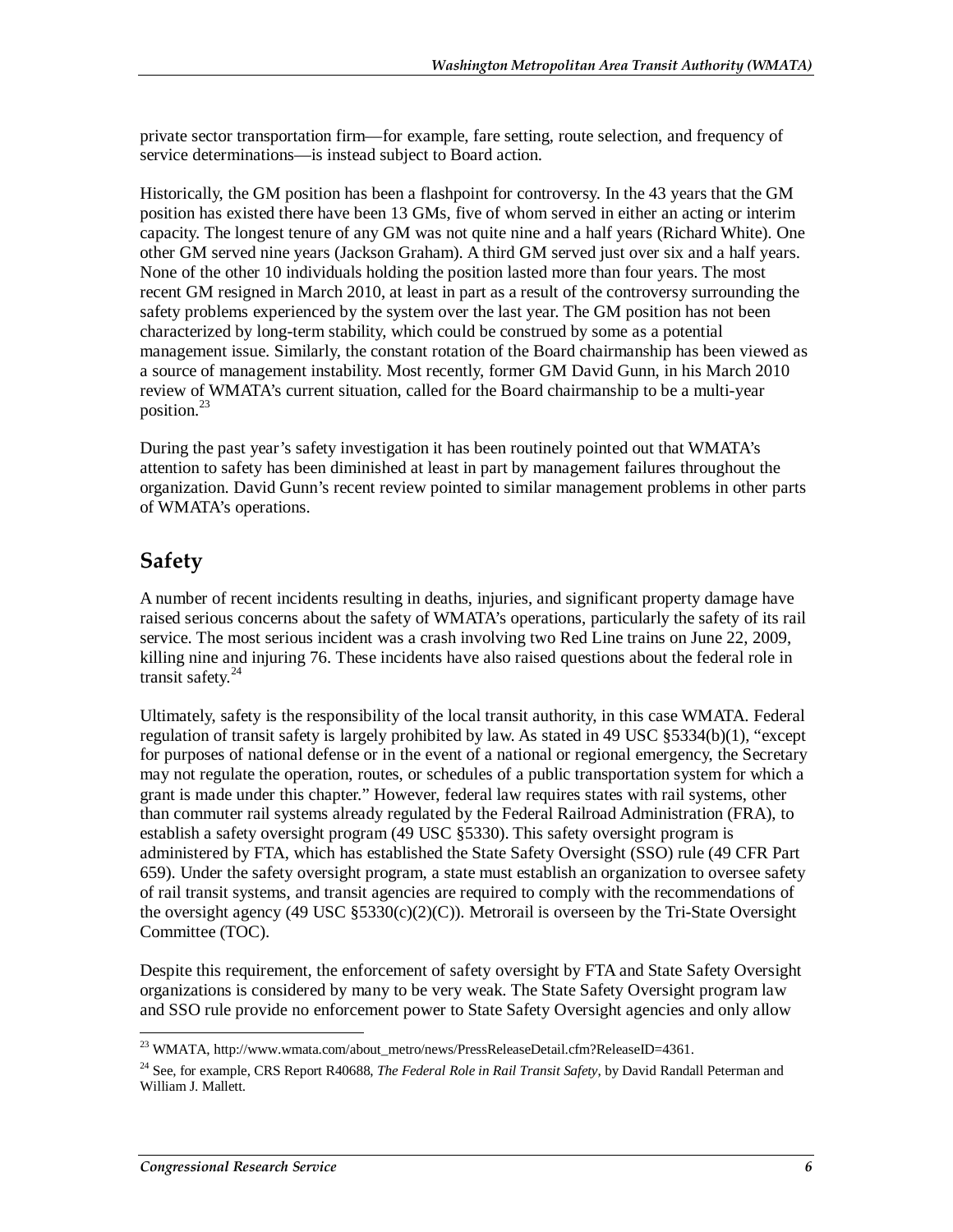FTA the authority to withhold up to 5% of a transit agency's urbanized area formula funds. The FTA administrator, presumably referring to 49 USC §5334(b)(1), argued that

under current law, the FTA, like the TOC, has no legal authority to compel Washington Metro to respond to any of our findings. As I have testified before, the FTA is actually prohibited by law from issuing safety regulations of any kind. And the State Safety Organizations like the TOC similarly have no legal authority to compel transit agencies like Washington Metro to respond to *their* safety findings [emphasis in original]. They don't have to respond to them in a timely way. In fact, they don't have to respond to them at all.<sup>25</sup>

Although they are not required to, some states do provide their safety agencies with enforcement powers, such as ordering rail transit authorities to suspend service until a safety issue is resolved.

As part of the State Safety Oversight program, FTA conducts regularly scheduled audits of the implementation of the SSO rule. After the Red Line crash of June 2009, a scheduled audit for mid-2010 was brought forward to December 2009. A report from the audit was published March 4, 2010.<sup>26</sup> The audit found severe problems with safety within WMATA and with the oversight provided by the TOC.

#### **Tri-State Oversight Committee**

Among the findings on the TOC, the audit found that resources from the member jurisdictions for the operation of the TOC have been lacking, members of the TOC lack the direct authority for decision making, and communication and coordination among TOC members and between TOC and WMATA is often ineffective. For example, the audit report notes that the TOC has communicated mainly with WMATA's safety department, but not with its rail operations and maintenance departments, nor, in serious situations, with WMATA's executive staff or Board of Directors.

On the issue of resources, the audit found that until early 2009 all six members of the TOC (two each from DC, Maryland, and Virginia) were assigned to the committee as a part-time duty of their regular job. Apparently, no background in rail transit safety was required, nor was any training provided to serve on the TOC. The audit found that over its existence there has been a good deal of turnover in the membership of the TOC. On a positive note, however, the audit found that resources for contracted support for the TOC increased significantly in 2008 and 2009, and that in early 2009 Virginia committed its first full-time member to the TOC.

#### **WMATA's Safety Department**

The audit report found that WMATA's Safety Department is in disarray. The department has been reorganized three times in the past four years and has lost much of its in-house safety expertise. At the time of the audit, almost one-quarter (10 of 41) of the staff positions in the department,

<sup>-</sup>25 Peter M. Rogoff, Administrator, *Oral Statement on Federal Transit Administration's Recent Audit of WMATA and the Tri-State Oversight Committee*, Federal Transit Administration, U.S. Department of Transportation, March 4, 2010, http://www.fta.dot.gov/publications/publications\_11325.html.

<sup>26</sup> U.S. Department of Transportation, Federal Transit Administration, *Audit of the Tri-State Oversight Committee and the Washington Metropolitan Area Transit Authority*, March 4, 2010, http://www.fta.dot.gov/documents/ Final\_SSO\_Audit\_Report\_TOC\_WMATA\_03042010.pdf.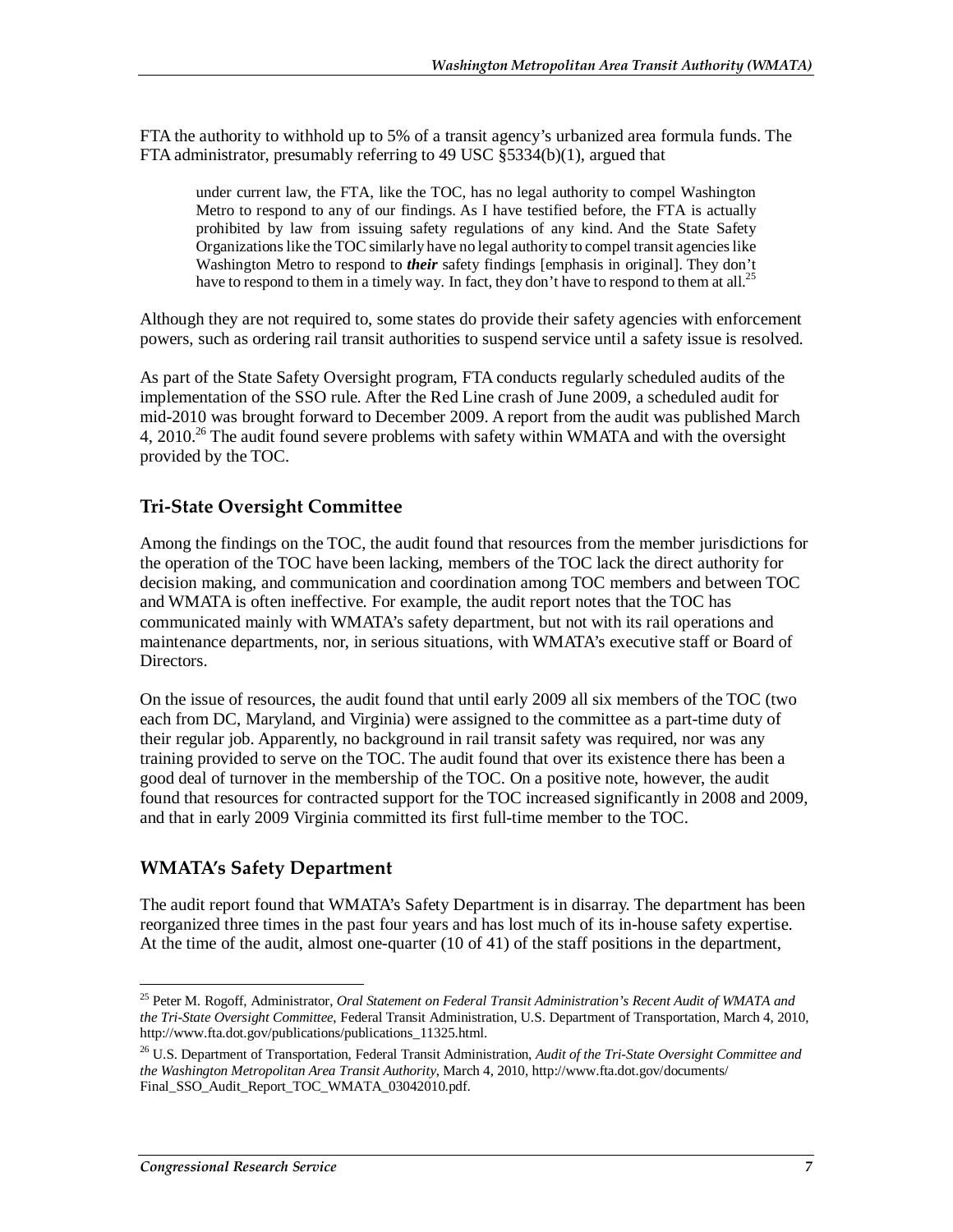including all the positions dedicated to analyzing system-wide safety hazards, were vacant. The audit noted "the Safety Department does not have the in-house capabilities to perform internal safety audits and the Safety Department has insufficient resources to keep up with a growing backlog of accident and incident investigations."<sup>27</sup> Moreover, the audit found that the Safety Department is not an integral part of WMATA's information gathering and decision making on safety issues. Other reports have come to similar conclusions. For example, the report commissioned by the WMATA Board, discussed above, suggests that WMATA's work culture does not encourage employees to report their safety concerns without fear of retribution.<sup>28</sup>

### **Options for Congress**

#### **Funding**

Funding is a perennial problem for WMATA, as it is for most public transit agencies. Because of this, transit advocates argue that the federal government ought to substantially increase the resources it devotes to supporting buses and trains. As a recipient of regular federal public transit program funds, both formula and discretionary, WMATA would benefit from such an increase. Given the number of public transit agencies around the country that receive federal support, however, a general increase in federal funding is unlikely to make a great difference to WMATA. For this reason, and because of the federal government's supposed special relationship with WMATA, many argue for special federal funding. As noted earlier, Congress has already authorized \$1.5 billion over the next 10 years (\$150 million a year) for WMATA as part of the Passenger Rail Investment and Improvement Act of 2008. But Congress might decide to revisit this question in light of the problems highlighted by the major Red Line crash last year. On the other hand, transit agencies in other parts of the country might question this special treatment, especially as the Metrorail system is also receiving \$900 million in federal transit New Starts program funding to build the first phase of an extension to Dulles International Airport.

Another option might be to pursue ways to encourage WMATA to boost revenues from fares and other revenues. The greater the share coming from these sources, of course, the less pressure there is on government sources. The share of funding that can be derived from non-governmental sources is, in some measure, dependent on the extent to which the agency is run like a business as opposed to public utility or social service agency. To run WMATA more like a business, Congress might choose to encourage the affected state and local jurisdictions to give its management more control over setting fares and routes. Using a more business-like model is probably most difficult in the provision of paratransit service. In this case, Congress might encourage the jurisdictions to fund the expenses of MetroAccess from a source other than transportation system revenues, as the Metro Funding Panel suggested in its report, $^{29}$  such as their social service budgets.

Congress might consider these options, and others like them, specifically in the case of WMATA or more generally across the entire federal public transit program. In general, these options entail encouraging states and localities to inject more competition into the provision of transit service or to find other ways to reduce costs. This usually involves proposals to competitively bid transit

<sup>-</sup> $^{27}$  Ibid., p. 7.

<sup>&</sup>lt;sup>28</sup> WMATA, http://www.wmata.com/about\_metro/news/PressReleaseDetail.cfm?ReleaseID=4361.

 $29$  Panel on the Analysis of and Potential for Alternate Dedicated Revenue Sources for WMATA.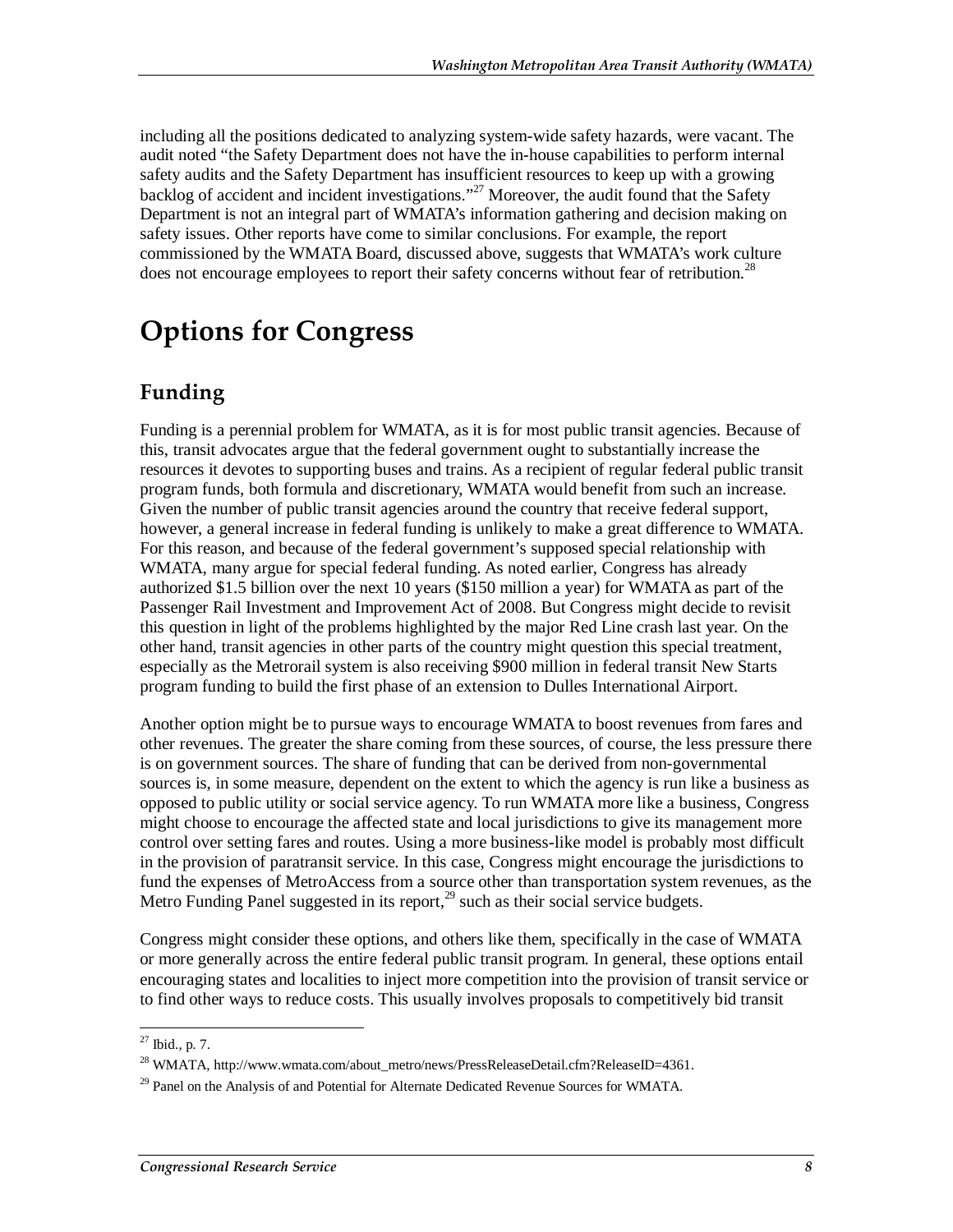service provision and to allow private operators to provide new services to compete with public transit agencies. This could be accomplished, according to some advocates, by making the elimination of local barriers to privatization a condition of federal funding. In many places, these local barriers take the form of state and local laws and regulations that give monopoly power to regional transportation agencies. Some advocate loosening work rules in the transit industry in an effort to boost productivity. This might, for example, include renegotiating contracts with transit workers unions that often do not allow transit agencies to employ part-time workers or to require split-shifts to cover the peaking of demand in the morning and evening. In addition, some argue that federal labor protections in transit, commonly known as Section 13(c), should be abolished or modified, a position opposed by unions representing transit workers.

#### **Management**

It is widely perceived in the transportation community that WMATA "has always been a politically weak institution with its functions restricted to transit. Although a board of local officials governs it, WMATA only participates in, and does not direct, local or regional transportation planning activities."<sup>3</sup>

There is some evidence that WMATA has studied and/or changed its internal organizational and management structure on numerous occasions over the last 40-some years. There is no evidence that a similar study of the authority's overall governance structure has taken place in that same time period. This is not to say that there has been universal contentment with the WMATA governance structure. The 2009 compact amendments, with their addition of two new Board members and an inspector general, prove otherwise. But even in that instance there appears to have been no serious call from the signatories to the compact to go back to square one and examine whether WMATA can, or should, be strengthened as an organization or modernized (perhaps corporatized) from a management perspective.

This situation, however, could be changing. In a recent editorial the *Washington Post* suggested among other things that "[i]t's time to rethink the compact and reengineer Metro's Board of Directors. The chairman should serve for multiple years, not just one. Elected officials should be barred from moonlighting as board members."<sup>31</sup>

The *Post* has not been alone in its views. The Greater Washington Board of Trade in a Letter to the Editor echoed the *Post*'s views and argued further that making positive changes in WMATA's governance structure needed to be a priority.<sup>32</sup>

There have been concerns expressed over time that WMATA's Board lacks the subject expertise and political freedom necessary to evaluate operational decisions in the context of what is the best decision from a transit operating perspective (e.g., maximizing productivity) as opposed to the political perspective (e.g., the popularity of a fare increase and/or its impact on specific electoral and other groups). Hence, there is reluctance to raise fares and/or make service changes in a

<sup>-</sup>30 Robert Puentes, *Washington's Metro: Deficits by Design,* p. 16.

<sup>31</sup> Editorial, "Getting Metro Right," *Washington Post*, March 21, 2010, p. A-18.

 $32$  James W. Dyke, Jr. and Jim Dinegar, "The Major Changes That Metro Needs," Letter to the Editor on Behalf of the Greater Washington Board of Trade, *Washington Post*, March 27, 2010, p. A-12.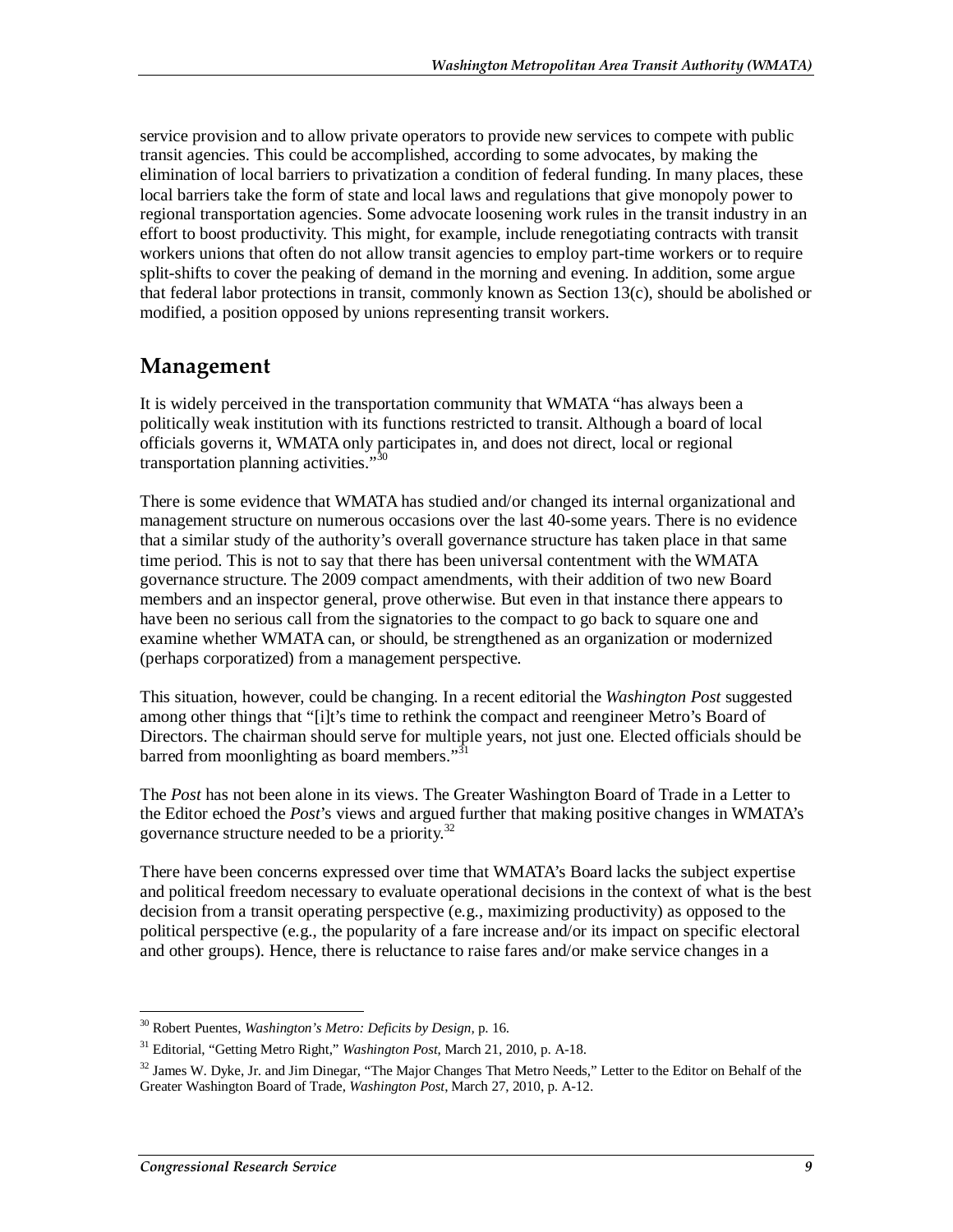timely fashion rather than always waiting until these decisions are necessitated by some operating crisis such as the ongoing funding shortfall.

One of the options discussed in the funding section of this report is the concept of opening at least some WMATA services to competition and/or privatization. Along these lines, representatives of the Washington Airports Task Force, appearing before a Metro Funding Panel hearing in October 2004, suggested that WMATA's performance could be improved if its structure was "allowed to follow the best  $21<sup>st</sup>$  century practice for 'corporatized' government transportation agencies."<sup>33</sup> The testimony suggested, somewhat controversially, that WMATA did not need a dedicated source of public funding because it already had one—the fare box—and offered the Washington Metropolitan Airports Authority (WMAA) as a model for how a public agency could operate without additional public subsidy by maximizing revenue collection from its assets (which WMAA does through landing fees, concessions, etc.). In this context, it is important to note that it is the WMAA that is managing the construction of the new Silver Line and has taken the leadership in arranging for the line's funding.

The WMAA model is one of many options that could be considered if regional governments and/or Congress chose to take a serious look at WMATA's governance structure. Interestingly, when WMAA was created in the mid-1980s there were calls that the airports (Reagan National and Dulles International) be placed under the WMATA umbrella, an idea ultimately rejected by the Department of Transportation (DOT) and local governments. WMAA has a Board of Directors, but the organization is set up much differently, with airport management having much greater power over decision making on many issues. WMAA, it could be argued, has more lucrative assets at its disposal, although some believe this is only true to the extent that WMATA has been unable to take advantage of its property and other assets for ancillary revenue raising purposes.

It could be argued that control of WMATA by local elected officials in a public utility-like framework is appropriate, given that local government subsidies are a large part of WMATA's budget and the goals of transit are typically broader than transporting people at a price that covers its costs. These goals are often said to include highway congestion mitigation; improving environmental quality; mobility for the poor, elderly, and disabled; and economic development. Improving WMATA in a public utility framework might not involve changing the structure of its management, but rather getting Board members to provide greater attention to management duties, insisting on a higher level of professional experience, and making changes that will lead to management stability. For example, the Board chairmanship might be a four-year position instead of the one-year position it is at the moment.

#### **Safety**

Although rail and bus safety is the responsibility of WMATA and its supporting jurisdictions, Congress might decide to strengthen the role of the federal government. Currently, as discussed above, the federal government does not have the authority to regulate transit safety, nor does it provide funding to states or transit agencies specifically for transit safety initiatives. FTA's audit of rail safety at WMATA found that its oversight organization has historically had a lack of

<sup>-</sup><sup>33</sup> Panel on the Analysis of and Potential for Alternate Dedicated Revenue Sources for WMATA, "Comment by the Washington Airports Task Force," Public Hearing, October 19, 2004, http://www.mwcog.org/uploads/committeedocuments/v11YX1g20041101143507.pdf.